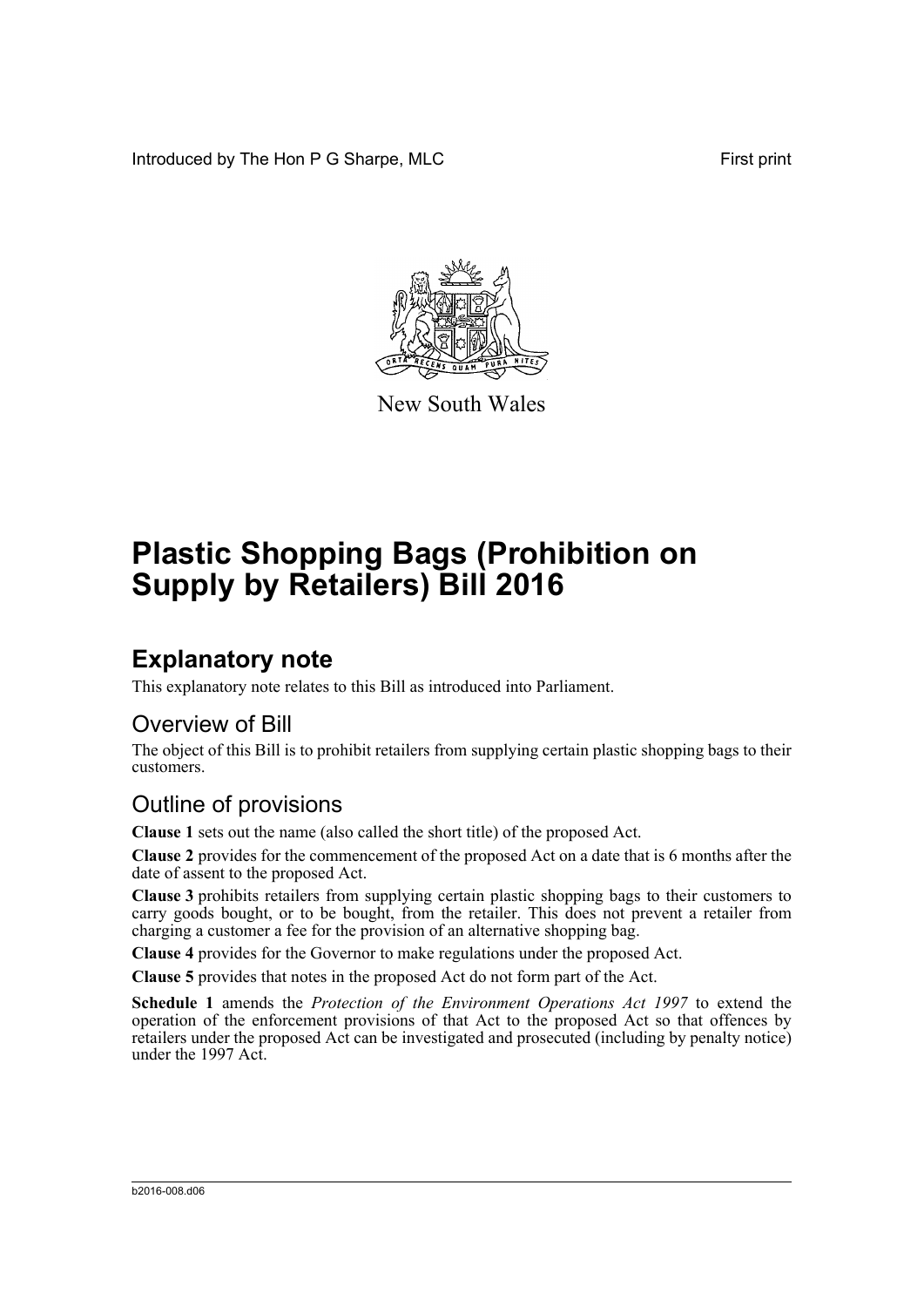Introduced by The Hon P G Sharpe, MLC First print



New South Wales

# **Plastic Shopping Bags (Prohibition on Supply by Retailers) Bill 2016**

## **Contents**

| <b>Schedule 1</b> |   | Amendment of Protection of the Environment Operations Act 1997<br>No 156     |      |
|-------------------|---|------------------------------------------------------------------------------|------|
|                   | 5 | <b>Notes</b>                                                                 | 2    |
|                   | 4 | Regulations                                                                  | 2    |
|                   | 3 | Retailers must not supply certain non-biodegradable plastic shopping<br>bags | 2    |
|                   | 2 | Commencement                                                                 | 2    |
|                   |   | Name of Act                                                                  | 2    |
|                   |   |                                                                              | Page |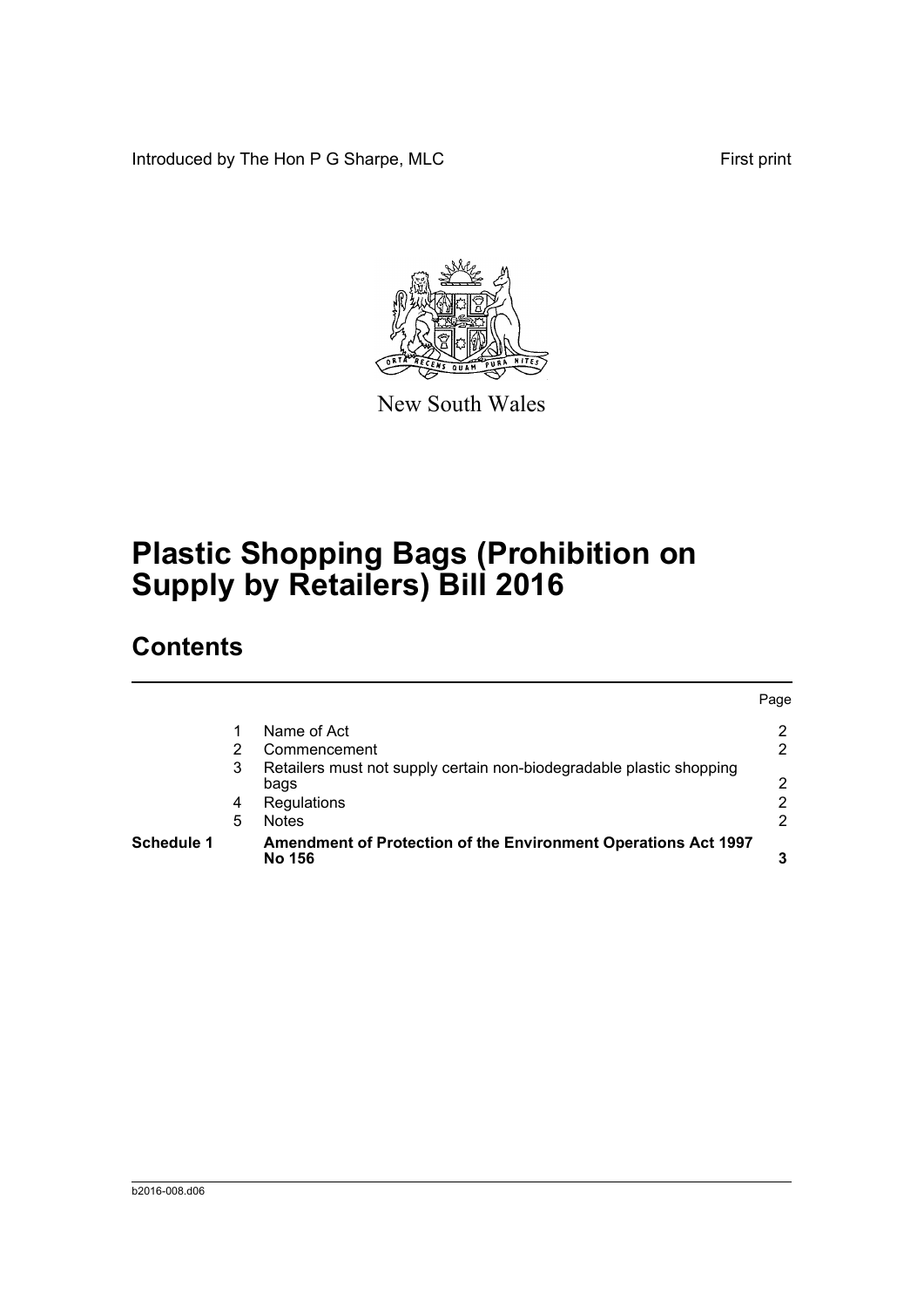

New South Wales

# **Plastic Shopping Bags (Prohibition on Supply by Retailers) Bill 2016**

No , 2016

#### **A Bill for**

An Act to prohibit retailers from supplying certain plastic shopping bags to their customers.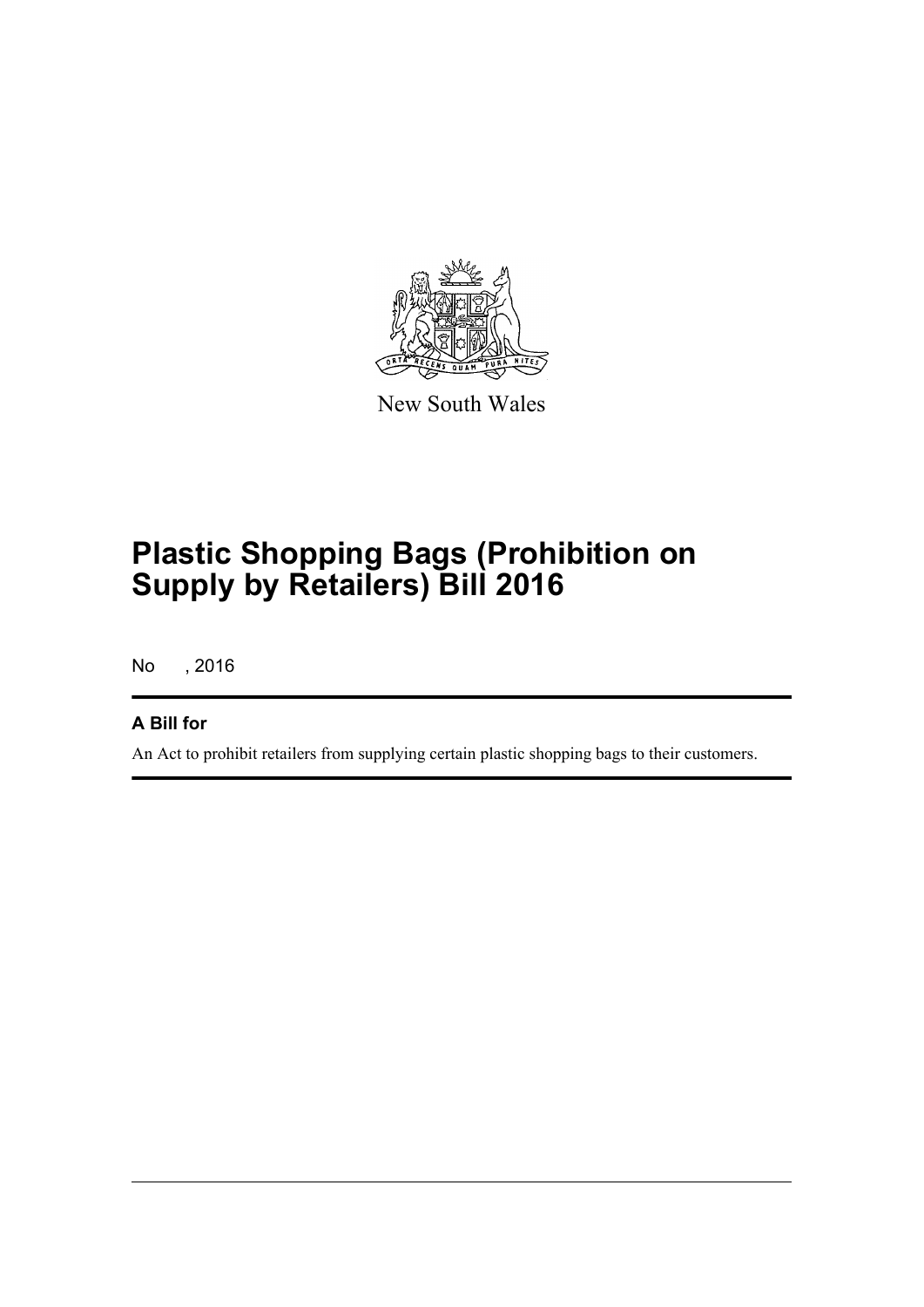Plastic Shopping Bags (Prohibition on Supply by Retailers) Bill 2016 [NSW]

<span id="page-3-4"></span><span id="page-3-3"></span><span id="page-3-2"></span><span id="page-3-1"></span><span id="page-3-0"></span>

|              |                                                                                                                                                                                                                                                                             |                                                                                                                                                                                                                                                              | The Legislature of New South Wales enacts:                                                                                                                                                                                                                                                                                                                            | 1                          |  |  |
|--------------|-----------------------------------------------------------------------------------------------------------------------------------------------------------------------------------------------------------------------------------------------------------------------------|--------------------------------------------------------------------------------------------------------------------------------------------------------------------------------------------------------------------------------------------------------------|-----------------------------------------------------------------------------------------------------------------------------------------------------------------------------------------------------------------------------------------------------------------------------------------------------------------------------------------------------------------------|----------------------------|--|--|
| 1            | <b>Name of Act</b>                                                                                                                                                                                                                                                          |                                                                                                                                                                                                                                                              |                                                                                                                                                                                                                                                                                                                                                                       |                            |  |  |
|              |                                                                                                                                                                                                                                                                             | This Act is the Plastic Shopping Bags (Prohibition on Supply by Retailers) Act 2016.                                                                                                                                                                         |                                                                                                                                                                                                                                                                                                                                                                       |                            |  |  |
| $\mathbf{2}$ |                                                                                                                                                                                                                                                                             | Commencement                                                                                                                                                                                                                                                 |                                                                                                                                                                                                                                                                                                                                                                       |                            |  |  |
|              |                                                                                                                                                                                                                                                                             |                                                                                                                                                                                                                                                              | This Act commences on the day that is 6 months after the date of assent to this Act.                                                                                                                                                                                                                                                                                  | 5                          |  |  |
| 3            | Retailers must not supply certain non-biodegradable plastic shopping bags                                                                                                                                                                                                   |                                                                                                                                                                                                                                                              |                                                                                                                                                                                                                                                                                                                                                                       |                            |  |  |
|              | (1)                                                                                                                                                                                                                                                                         | A person who sells goods in trade or commerce must not supply a plastic shopping<br>bag that is not biodegradable to another person for the purpose of that other person<br>carrying goods sold, or to be sold, from the premises where the bag is supplied. |                                                                                                                                                                                                                                                                                                                                                                       |                            |  |  |
|              | Maximum penalty: 50 penalty units.                                                                                                                                                                                                                                          |                                                                                                                                                                                                                                                              |                                                                                                                                                                                                                                                                                                                                                                       | 10                         |  |  |
|              | (2)                                                                                                                                                                                                                                                                         |                                                                                                                                                                                                                                                              | This section does not prevent a person from supplying any of the following bags:                                                                                                                                                                                                                                                                                      | 11                         |  |  |
|              |                                                                                                                                                                                                                                                                             | (a)                                                                                                                                                                                                                                                          | a plastic bag that is an integral part of the packaging in which goods are sealed<br>prior to sale,                                                                                                                                                                                                                                                                   | 12<br>13                   |  |  |
|              |                                                                                                                                                                                                                                                                             | (b)                                                                                                                                                                                                                                                          | a barrier bag (that is a bag dispensed from a roll that is intended to be used<br>solely to carry unpackaged perishable food for human or animal<br>consumption),                                                                                                                                                                                                     | 14<br>15<br>16             |  |  |
|              |                                                                                                                                                                                                                                                                             | (c)                                                                                                                                                                                                                                                          | a bag prescribed by the regulations as not being a prohibited plastic shopping<br>bag.                                                                                                                                                                                                                                                                                | 17<br>18                   |  |  |
|              |                                                                                                                                                                                                                                                                             |                                                                                                                                                                                                                                                              | Note. This section does not prevent a person from supplying bin liners, because such liners<br>are not used to carry goods from the person's premises.<br>This section also does not prevent a person from supplying a heavy retail bag of the kind<br>usually used by clothing and department stores, because such bags have a thickness of more<br>than 35 microns. | 19<br>20<br>21<br>22<br>23 |  |  |
|              | (3)                                                                                                                                                                                                                                                                         |                                                                                                                                                                                                                                                              | In this section:                                                                                                                                                                                                                                                                                                                                                      | 24                         |  |  |
|              |                                                                                                                                                                                                                                                                             |                                                                                                                                                                                                                                                              | <b>biodegradable</b> means comprised entirely of materials of a type that:                                                                                                                                                                                                                                                                                            | 25                         |  |  |
|              |                                                                                                                                                                                                                                                                             | (a)                                                                                                                                                                                                                                                          | have been assessed and tested in accordance with AS 4736-2006,<br>Biodegradable plastics—Biodegradable plastics suitable for composting and<br>other microbial treatment (as in force from time to time) or any other standard<br>that replaces that standard and is prescribed by the regulations, and                                                               | 26<br>27<br>28<br>29       |  |  |
|              |                                                                                                                                                                                                                                                                             | (b)                                                                                                                                                                                                                                                          | can, in accordance with that standard, be designated as compostable.                                                                                                                                                                                                                                                                                                  | 30                         |  |  |
|              |                                                                                                                                                                                                                                                                             |                                                                                                                                                                                                                                                              | <i>plastic bag</i> means a bag that is made (in whole or in part)                                                                                                                                                                                                                                                                                                     | 31                         |  |  |
|              |                                                                                                                                                                                                                                                                             | (a)                                                                                                                                                                                                                                                          | of polyethylene with a thickness of less than 35 microns, or                                                                                                                                                                                                                                                                                                          | 32                         |  |  |
|              |                                                                                                                                                                                                                                                                             | (b)                                                                                                                                                                                                                                                          | of any other plastic that is prescribed by the regulations, with a thickness of<br>less than 35 microns.                                                                                                                                                                                                                                                              | 33<br>34                   |  |  |
| 4            |                                                                                                                                                                                                                                                                             | <b>Regulations</b>                                                                                                                                                                                                                                           |                                                                                                                                                                                                                                                                                                                                                                       |                            |  |  |
|              | The Governor may make regulations, not inconsistent with this Act, for or with<br>respect to any matter that by this Act is required or permitted to be prescribed or that<br>is necessary or convenient to be prescribed for carrying out or giving effect to this<br>Act. |                                                                                                                                                                                                                                                              |                                                                                                                                                                                                                                                                                                                                                                       |                            |  |  |
| 5            | <b>Notes</b>                                                                                                                                                                                                                                                                |                                                                                                                                                                                                                                                              |                                                                                                                                                                                                                                                                                                                                                                       | 40                         |  |  |
|              |                                                                                                                                                                                                                                                                             |                                                                                                                                                                                                                                                              | Notes included in this Act do not form part of this Act.                                                                                                                                                                                                                                                                                                              | 41                         |  |  |